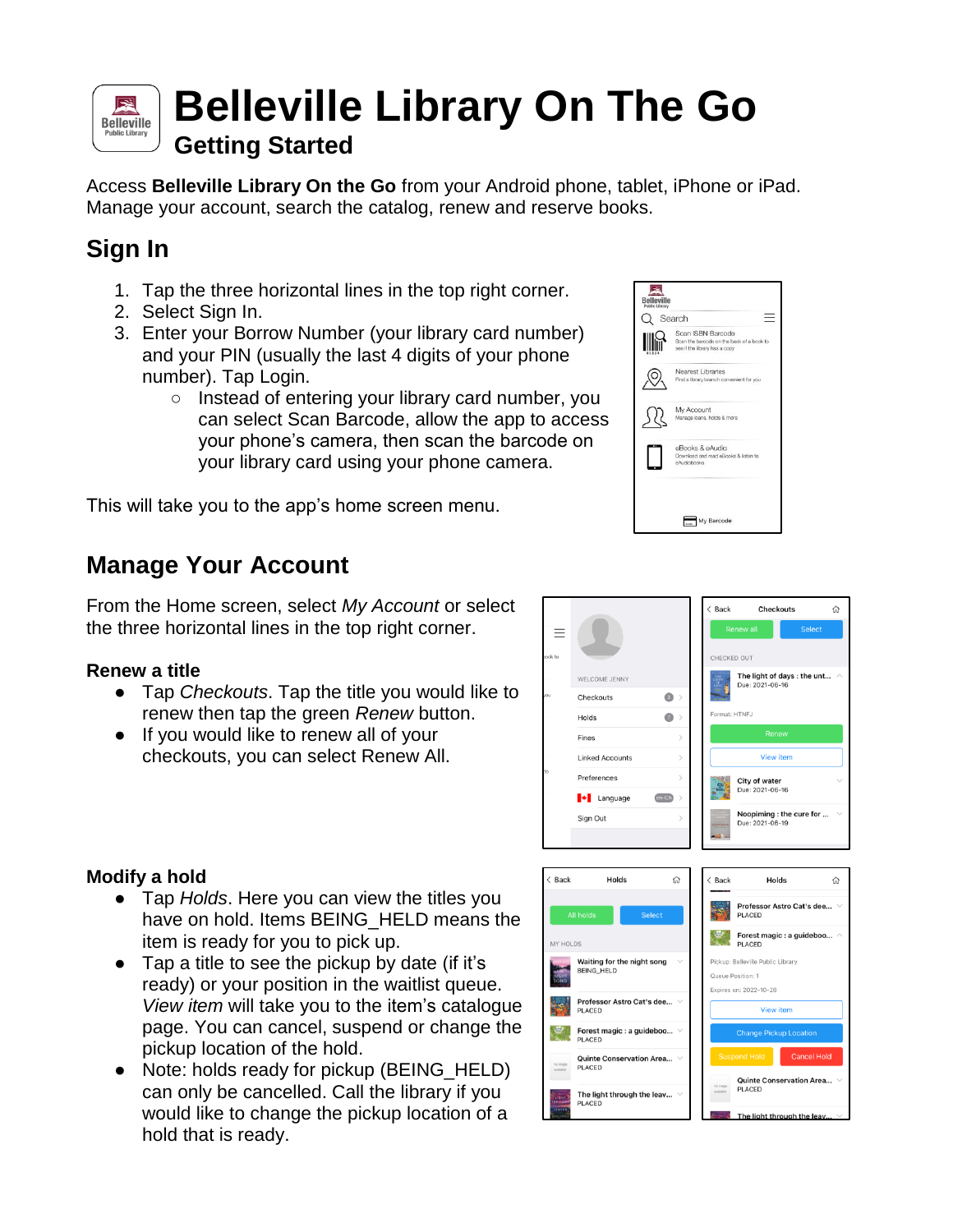### **Linked accounts**

- You can add additional accounts to the app if you have multiple cardholders in your household.
- Select *Linked Accounts*, then *Add*. Enter the library barcode number and pin of the account you are adding and tap *Link*. You will now be able to toggle between your linked accounts.

### **Search and Place Holds**

#### **Search the entire collection**

- In the search bar at the top of the home screen, enter title, author or series in the search bar.
- To filter results by format (eBook, eAudiobook, Large Print, Sound Recording, Video Disc etc.), tap *Format* at the bottom of the screen, select your preference, then tap *Apply Filters*.
- Tap on a title for more information, including a description of the work, the call number and the number of copies.
- Tap on the title you would like to borrow then select *Place Hold* or *Download Now*.



#### **Search digital content only**

- To search only eBooks and eAudiobooks, select *eBooks & eAudio* from the home screen.
- Enter the title, author or series in the search bar at the top of the screen.
- To filter results by format (i.e. eBooks or eAudiobooks), tap *Format* at the bottom of the screen, then select your preference.
- Tap on the title you would like to borrow to see borrowing or hold options.

### **Borrow digital content**

- OverDrive eBooks and eAudiobooks can be borrowed directly from the Belleville Library On The Go App. Select Borrow or Place Hold depending on the title's availability. Access the content in the OverDrive or Libby app.
- Hoopla eBooks and eAudiobooks can only be borrowed using the Hoopla mobile app or on the Hoopla website on a computer web browser